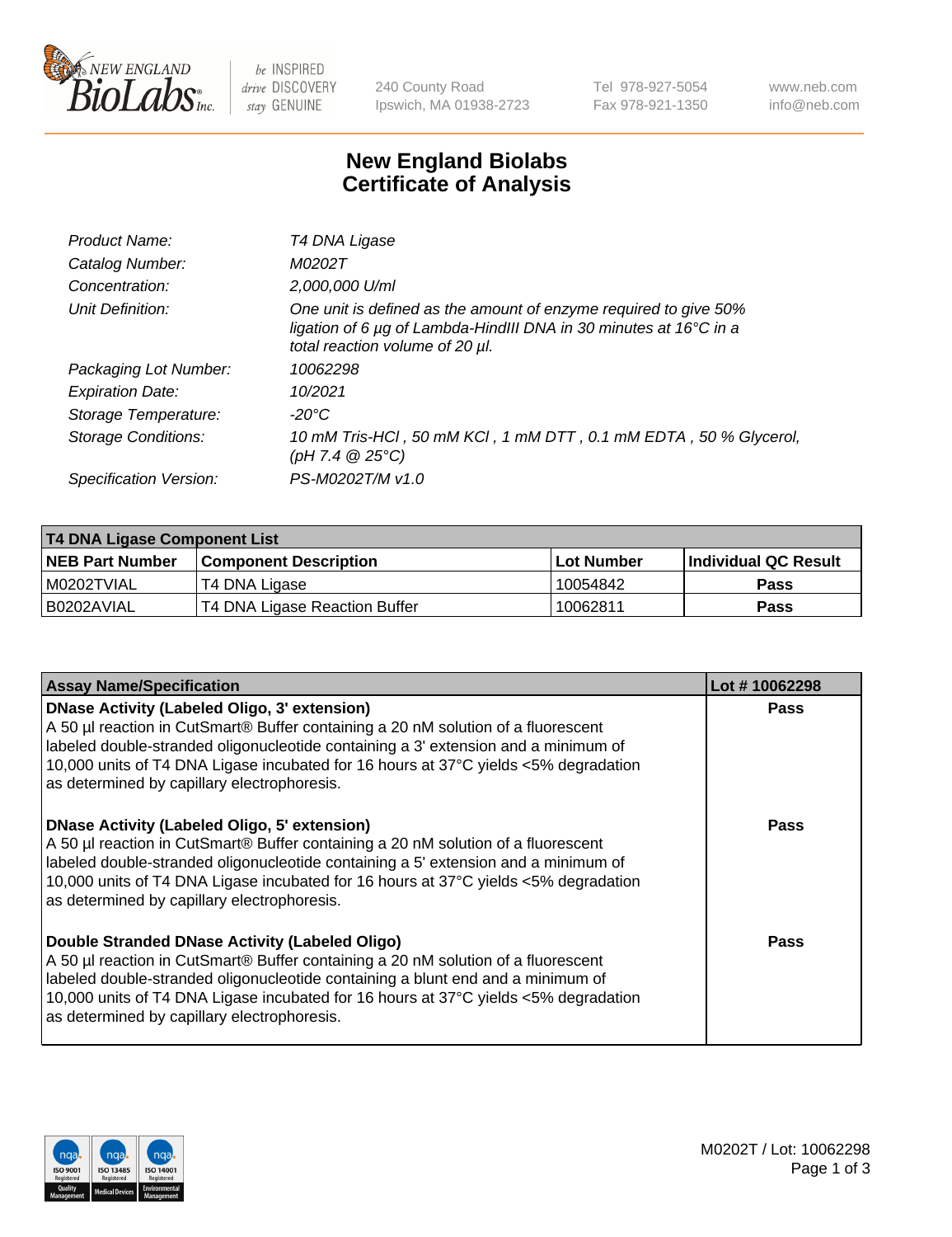

be INSPIRED drive DISCOVERY stay GENUINE

240 County Road Ipswich, MA 01938-2723 Tel 978-927-5054 Fax 978-921-1350

www.neb.com info@neb.com

| <b>Assay Name/Specification</b>                                                                                                                                                                                                                                                                                                                                                                                    | Lot #10062298 |
|--------------------------------------------------------------------------------------------------------------------------------------------------------------------------------------------------------------------------------------------------------------------------------------------------------------------------------------------------------------------------------------------------------------------|---------------|
| <b>Endonuclease Activity (Nicking)</b><br>A 50 µl reaction in NEBuffer 1 containing 1 µg of supercoiled PhiX174 DNA and a<br>minimum of 2000 units of T4 DNA Ligase incubated for 4 hours at 37°C results in <10%<br>conversion to the nicked form as determined by agarose gel electrophoresis.                                                                                                                   | <b>Pass</b>   |
| <b>Exonuclease Activity (Radioactivity Release)</b><br>A 50 µl reaction in NEBuffer 1 containing 1 µg of a mixture of single and<br>double-stranded [3H] E. coli DNA and a minimum of 2000 units of T4 DNA Ligase<br>incubated for 4 hours at 37°C releases <0.1% of the total radioactivity.                                                                                                                      | <b>Pass</b>   |
| <b>Ligation and Recutting (Terminal Integrity, Digested DNA)</b><br>A 20 µl reaction in 1X T4 DNA Ligase Reaction Buffer containing 2 µg of Lambda<br>DNA-HindIII Digest and a minimum of 4000 units of T4 DNA Ligase incubated for 16<br>hours at 37°C results in >95% ligation of the DNA fragments as determined by agarose<br>gel electrophoresis. Of these ligated fragments, >95% can be recut with HindIII. | <b>Pass</b>   |
| <b>Non-Specific DNase Activity (16 Hour)</b><br>A 50 µl reaction in NEBuffer 1 containing 1 µg of CIP-treated Lambda-HindIII DNA and<br>a minimum of 2000 units of T4 DNA Ligase incubated for 16 hours at 37°C results in a<br>DNA pattern free of detectable nuclease degradation as determined by agarose gel<br>electrophoresis.                                                                               | <b>Pass</b>   |
| <b>Protein Concentration (A280)</b><br>The concentration of T4 DNA Ligase is 2 mg/ml +/- 10% as determined by UV absorption<br>at 280 nm. Protein concentration is determined by the Pace method using the<br>extinction coefficient of 57,675 and molecular weight of 55,292 daltons for T4 DNA<br>Ligase (Pace, C.N. et al. (1995) Protein Sci., 4, 2411-2423).                                                  | <b>Pass</b>   |
| <b>Protein Purity Assay (SDS-PAGE)</b><br>T4 DNA Ligase is ≥ 95% pure as determined by SDS-PAGE analysis using Coomassie Blue<br>detection.                                                                                                                                                                                                                                                                        | <b>Pass</b>   |
| qPCR DNA Contamination (E. coli Genomic)<br>A minimum of 2000 units of T4 DNA Ligase is screened for the presence of E. coli<br>genomic DNA using SYBR® Green qPCR with primers specific for the E. coli 16S rRNA<br>locus. Results are quantified using a standard curve generated from purified E. coli<br>genomic DNA. The measured level of E. coli genomic DNA contamination is ≤ 1 E. coli<br>genome.        | Pass          |
| <b>RNase Activity (Extended Digestion)</b><br>A 10 µl reaction in NEBuffer 4 containing 40 ng of a 300 base single-stranded RNA<br>and a minimum of 1 µl of T4 DNA Ligase is incubated at 37°C. After incubation for 16<br>hours, >90% of the substrate RNA remains intact as determined by gel electrophoresis                                                                                                    | <b>Pass</b>   |